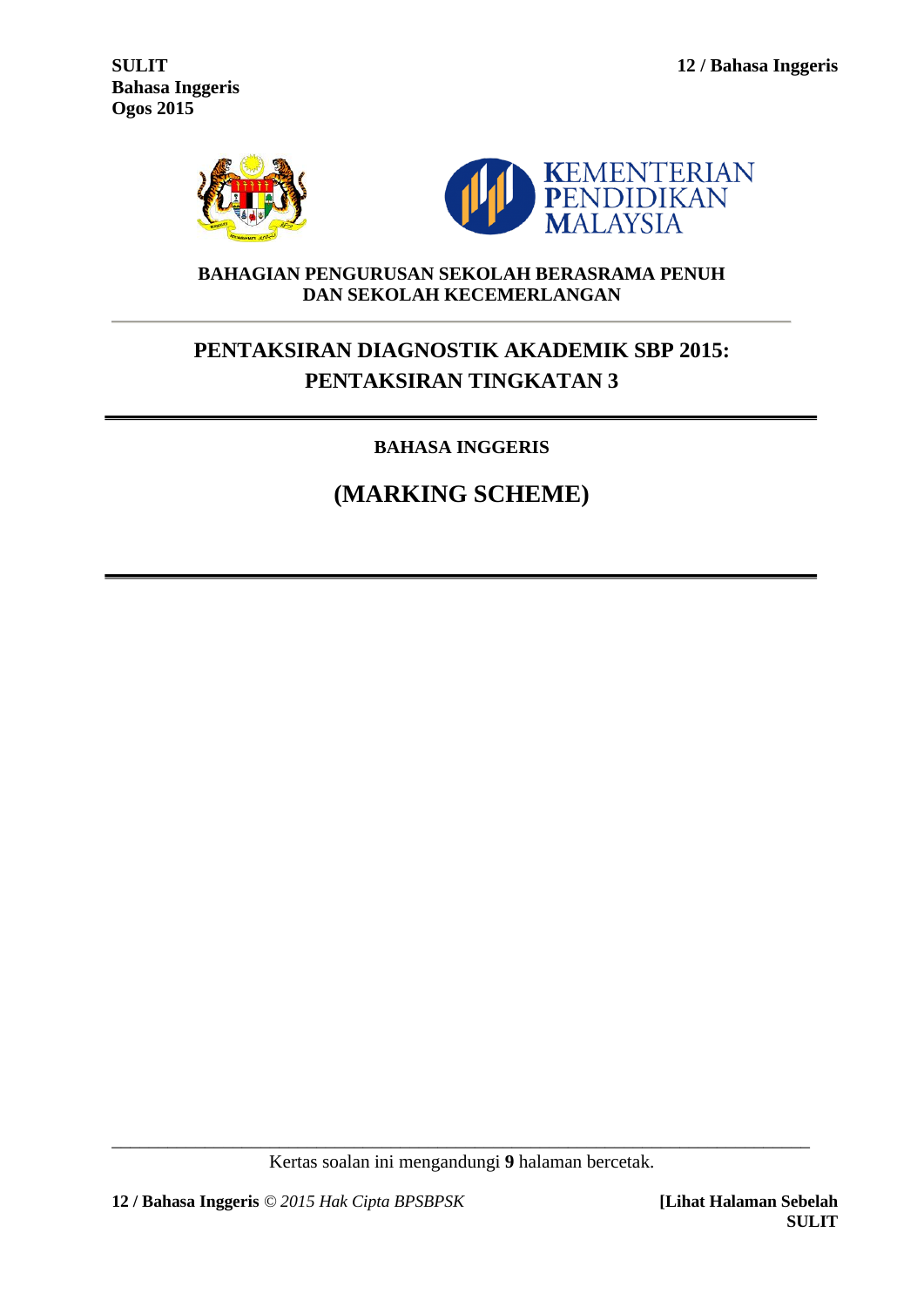#### **Mark Scheme for Section A**

#### **Question 1**

#### **(10 marks)**

#### **Assessment Objectives**

This part assesses the student's ability to:

- Show understanding of the use of correct grammar in context.
- Correct grammatical errors in the text.

| <b>Correction</b>                               |          |        |  |  |  |  |  |
|-------------------------------------------------|----------|--------|--|--|--|--|--|
| <b>Mark</b><br><b>Question</b><br><b>Answer</b> |          |        |  |  |  |  |  |
| a                                               | their    | 1 mark |  |  |  |  |  |
| $\mathbf b$                                     | evacuate | 1 mark |  |  |  |  |  |
| $\mathbf c$                                     | floating | 1 mark |  |  |  |  |  |
| $\mathbf d$                                     | occurred | 1 mark |  |  |  |  |  |
| e                                               | felt     | 1 mark |  |  |  |  |  |
| f                                               | houses   | 1 mark |  |  |  |  |  |
| g                                               | said     | 1 mark |  |  |  |  |  |
| $\mathbf h$                                     | was      | 1 mark |  |  |  |  |  |
| i                                               | urged    | 1 mark |  |  |  |  |  |
| j                                               | of       | 1 mark |  |  |  |  |  |

#### **Answers for Question 1**

#### **Note:**

 *There should be only* **one answer** *for each line. If a student writes more than one answer, take only the first answer into consideration.*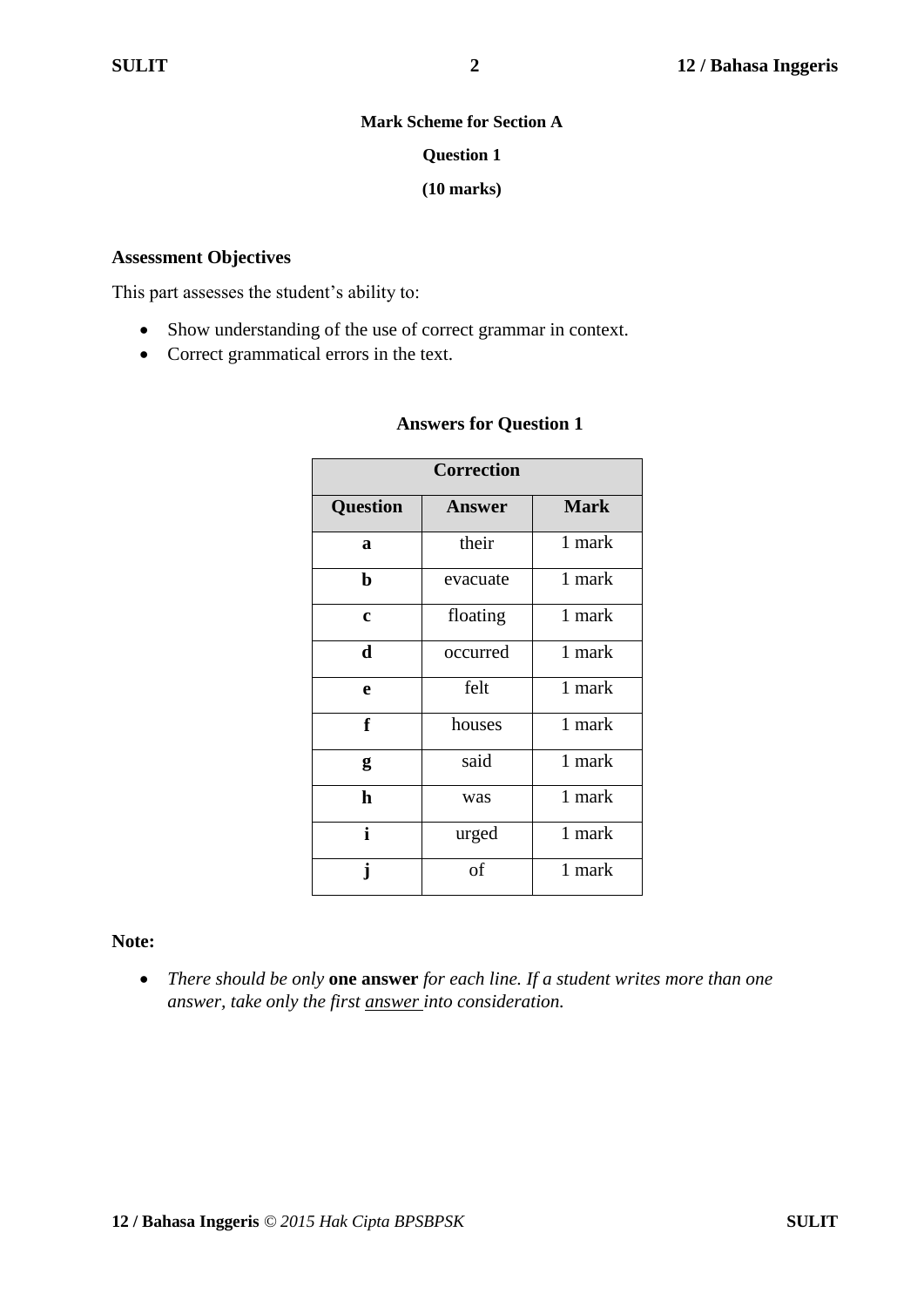# **Mark Scheme for Section B**

#### **Question 2**

#### **(10 marks)**

| N <sub>0</sub> | <b>Answers</b>                           | <b>Remarks</b>           |  |  |
|----------------|------------------------------------------|--------------------------|--|--|
| (a)            | <b>SMK</b> Permata Indah                 |                          |  |  |
| (b)            | Royal Malaysia Police                    | Interchangeable          |  |  |
| (c)            | (the) veterans of The Malaysian Army     |                          |  |  |
| (d)            | - recitation of the Rukun Negara         |                          |  |  |
| (e)            | - the raising of Jalur Gemilang          |                          |  |  |
| (f)            | - singing competition of patriotic songs | Any three of the options |  |  |
|                | - parade competition                     |                          |  |  |
|                | - selfie competition                     |                          |  |  |
| (g)            | patriotic attire                         |                          |  |  |
| (h)            | - 5 days / five days                     |                          |  |  |
|                | - between $27 - 31$ August, 2015         | Any one of the options   |  |  |
| (i)            | (#)smkpermataindah                       |                          |  |  |
| (j)            | $(\#)$ merdeka $2015$                    | Interchangeable          |  |  |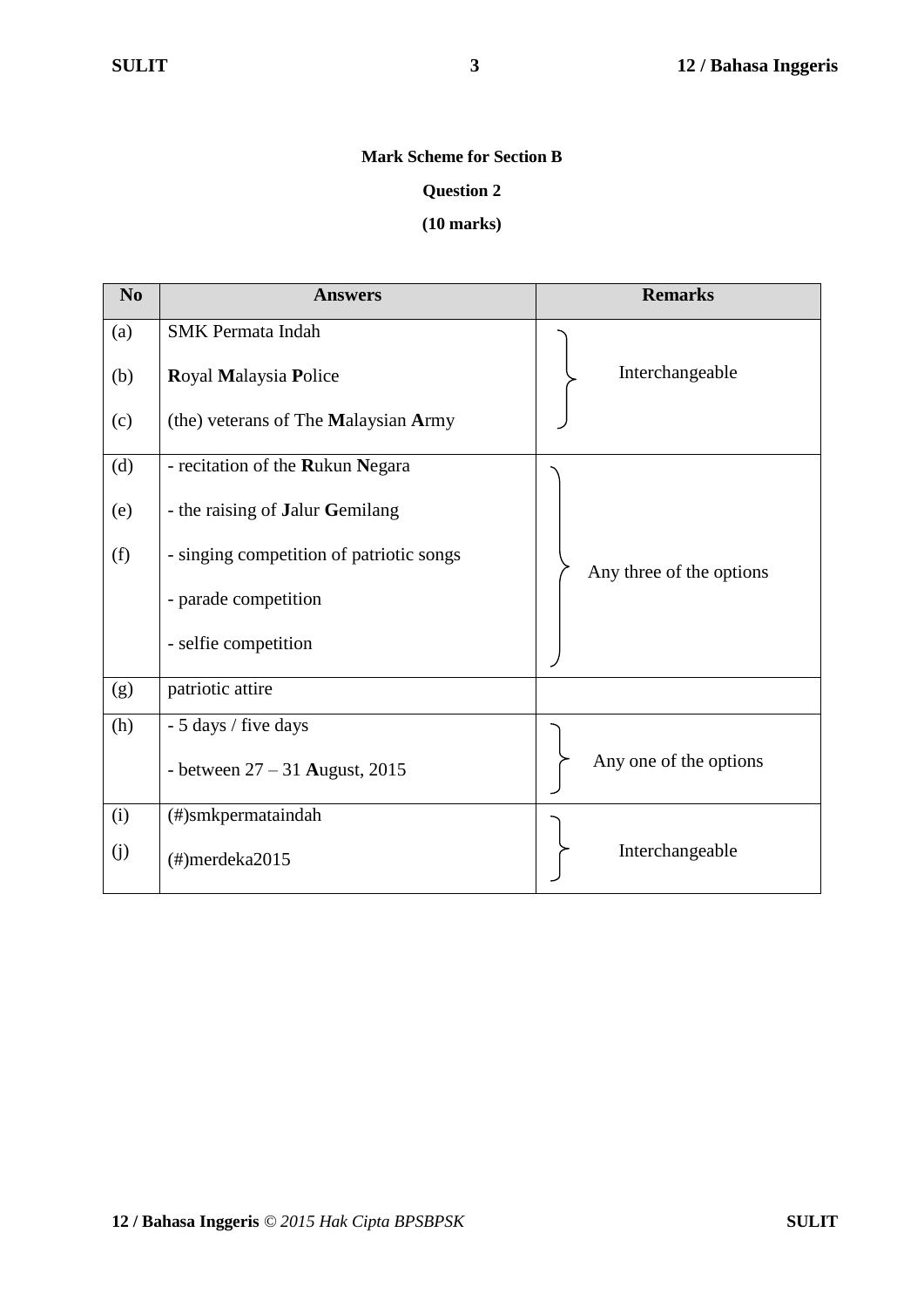#### **Question 3**

#### **(20 marks)**

| <b>NO</b> | <b>ANSWERS</b>                                                 | <b>REMARKS</b>       |
|-----------|----------------------------------------------------------------|----------------------|
| (a)       | <b>TRUE</b>                                                    |                      |
| (b)       | <b>FALSE</b>                                                   | Mandatory            |
| (c)       | <b>TRUE</b>                                                    |                      |
| (d)       | <b>TRUE</b>                                                    |                      |
| (e)       | May to July                                                    |                      |
| (f)       | Mangosteen                                                     |                      |
| (g)       | exotic                                                         |                      |
|           | palatable                                                      |                      |
| (h)       | Because the citric acid is a good fat burner                   |                      |
| (i)       | Because there are a lot of tropical fruits can be found at the | (Accept any relevant |
|           | fiesta (Accept any relevant answers)                           | answers)             |

## **Marking criteria for Question j**

| Band              | A          | B         | $\mathcal{C}$ | D            | E             |
|-------------------|------------|-----------|---------------|--------------|---------------|
| Criteria          | $(10-9)$   | $(8-7)$   | $(6-5)$       | $(4-3)$      | $(2-0)$       |
|                   |            |           |               |              |               |
| Task fulfillment  | Fulfilled  | Fulfilled | Fulfilled     | Partially    | Partially     |
|                   |            |           |               | fulfilled    | fulfilled     |
| Language          | Accurate   | Largely   | Sufficiently  | Partially    | Hardly        |
| accuracy          |            | accurate  | accurate      | accurate     | accurate      |
| Organization and  | Well-      | Organized | Sufficiently  | Lacking      | Hardly any    |
| development       | organized  | $\&$      | organized     | organization | organization  |
|                   | $&$ well-  | developed | with some     | & details    | and details   |
|                   | developed  |           | details       |              |               |
| Sentence          | Varied &   | Largely   | Some variety  | Lack variety | Distorted     |
| structure         | effective  | varied    |               |              | sentence      |
|                   |            |           |               |              | structure     |
| Lifting from text | Hardly any | A little  | Some lifting  | Almost       | Total lifting |
|                   | lifting    | lifting   |               | wholesale    |               |
|                   |            |           |               | lifting      |               |

*Note:*

*Award '0'mark when there is*

- *no response or response written in other than English; or*
- *mindless lifting of irrelevant chunks from other sources including rubrics*

*When awarding marks, apply the 'best fit' principle. No script will fit neatly into any of a band. To determine the appropriate mark, identify the band the response belongs to and refer to the criteria in the band. Examiners should assess the script holistically and always refer to the coordinated scripts for consistency***.**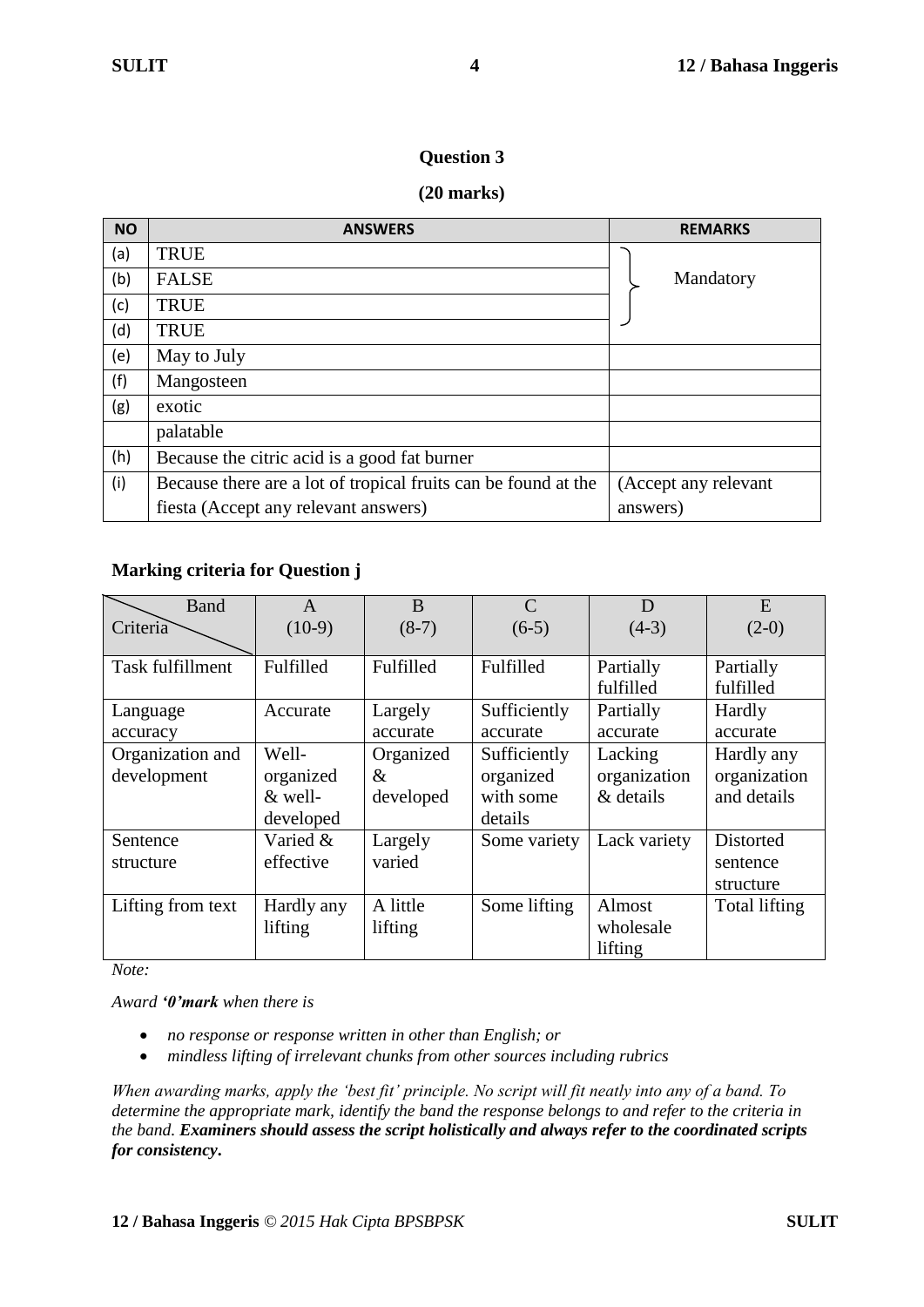# **Section C**

# **Question 4**

| N <sub>0</sub> | <b>Suggested Answers</b>                                                                                      | <b>Remarks</b>                   |
|----------------|---------------------------------------------------------------------------------------------------------------|----------------------------------|
| (a)            | Her beauty / Puteri Gunung Ledang's beauty                                                                    |                                  |
| (b)            | To return from Malacca to the mountain                                                                        |                                  |
| (c)            | seven barrels                                                                                                 |                                  |
| (d)            | on the mountain<br>in the jungle/forest<br>in the cave<br>Malacca                                             | Choose any one of the<br>answers |
| (e)            | Virgins                                                                                                       |                                  |
| (f)            | He could not sacrifice (kill) his young son                                                                   |                                  |
| (g)            | $\overline{i}$ .<br>To test the Sultan's love towards her<br>ii.<br>Puteri's way of turning his proposal down | interchangeable                  |
| (h)            | impossible<br>$\mathbf{i}$ .<br>not achievable<br>11.<br>iii.<br>descendant<br>realize<br>iv.                 |                                  |
| (i)            | to reject/refuse/decline/turn off the proposal                                                                | Accept any relevant answers      |
| (i)            | Accept any relevant answers                                                                                   |                                  |

# **Question 5**

| N <sub>0</sub> | <b>Answers</b>                              | <b>Remarks</b> |
|----------------|---------------------------------------------|----------------|
| (a)            | Yes / no. Supported with a relevant answer. |                |
| (b)            | It does not burn.                           |                |
| (c)            | Mischievous (mandatory)                     |                |
| (d)            | Accept any suitable answers                 |                |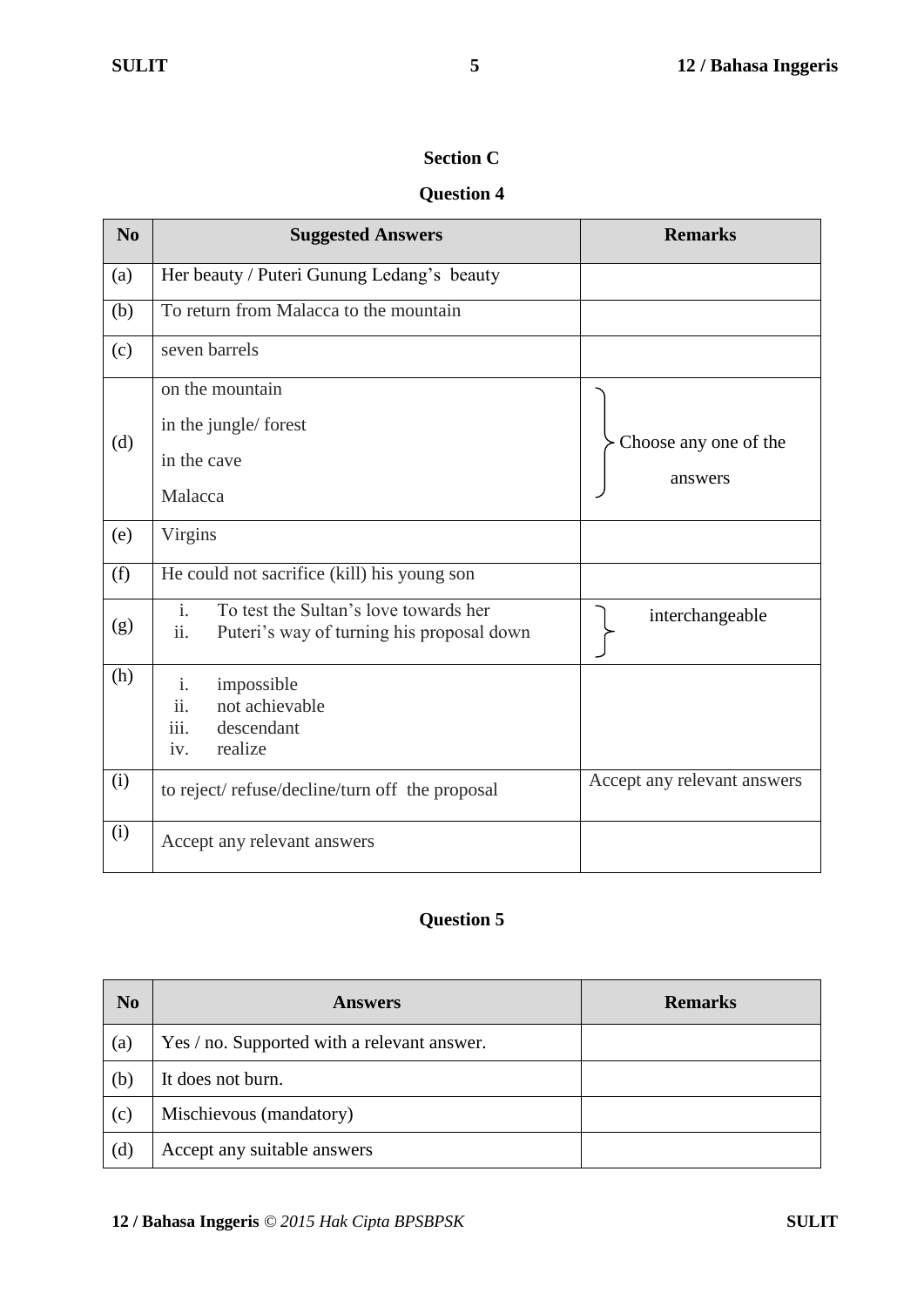# **Mark Scheme for Section D**

## **(40 marks)**

#### **Assessment Objectives**

This part assesses students' ability to:

- Write based on the given notes using correct and appropriate language
- Write using coherent and cohesive structures to convey meaning effectively
- Add more information, opinions and elaborate ideas.
- Write an appropriate response based on a novel to support their response.

## **A. How writing is assessed**

In the assessment of writing skills at the lower secondary school level, students are assessed on their ability to demonstrate the following skills in their written responses.

- Reading skills in understanding the rubric and fulfilling the requirements of the writing task.
- Thinking skills to reflect depth and maturity of thinking by giving ideas, reasons and supporting them with appropriate elaborations.
- Language skills in terms of using language appropriately to provide the correct tone, form and content as required by the task.

The emphasis is on how well the response fulfils the set task and the level of language used. Accuracy of language in terms of grammar, sentence structures and mechanics of writing is essential for effective communication. The examiner must be able to understand and follow the presentation of ideas or events conveyed in the students' responses. Creativity is important but should not be sole criterion in the assessment of writing.

# **B. What is expected of students?**

A student must at least be able to:

- Identify the requirements of the task
- Provide the appropriate content according to the task specified
- Use an appropriate format
- Give evidence / reasons to support given response (novel)
- Use correct grammar, sentence structures and mechanics of writing
- Use paragraphs to organize ideas.
- Elaborate and develop ideas e.g. by adding details, giving reasons or examples to make responses more interesting.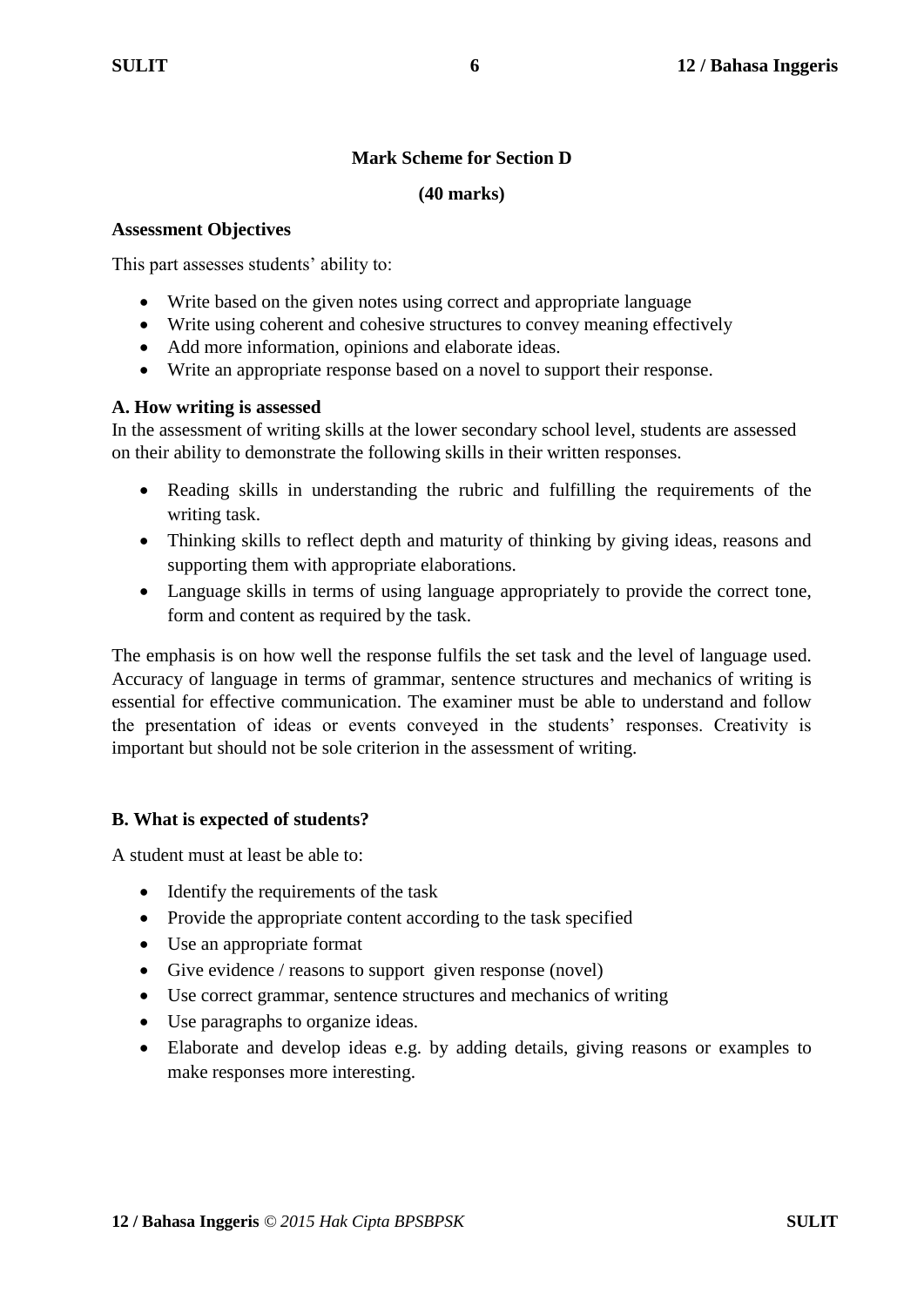## **C. General instructions to examiners for marking Section D.**

1. Mark on a 5-band impression scale with bands ranging from A-E

2. Read the response provided for relevance to task and assessment objectives specified for the question.

- 3. Indicate merit and demerit expressions
- 4. Check whether response fulfils the criteria specified in a given band.
- 5. Look for details which make the writing more interesting.
	- i. Responses which are generally free from serious errors should be
	- ii. Responses with frequent serious and minor errors should be placed in the lower bands
- 6. Read the response again to confirm or change bands.

7. If there is a change in band, read the response again to check the general criteria specified in the new band selected.

8. Award marks accordingly.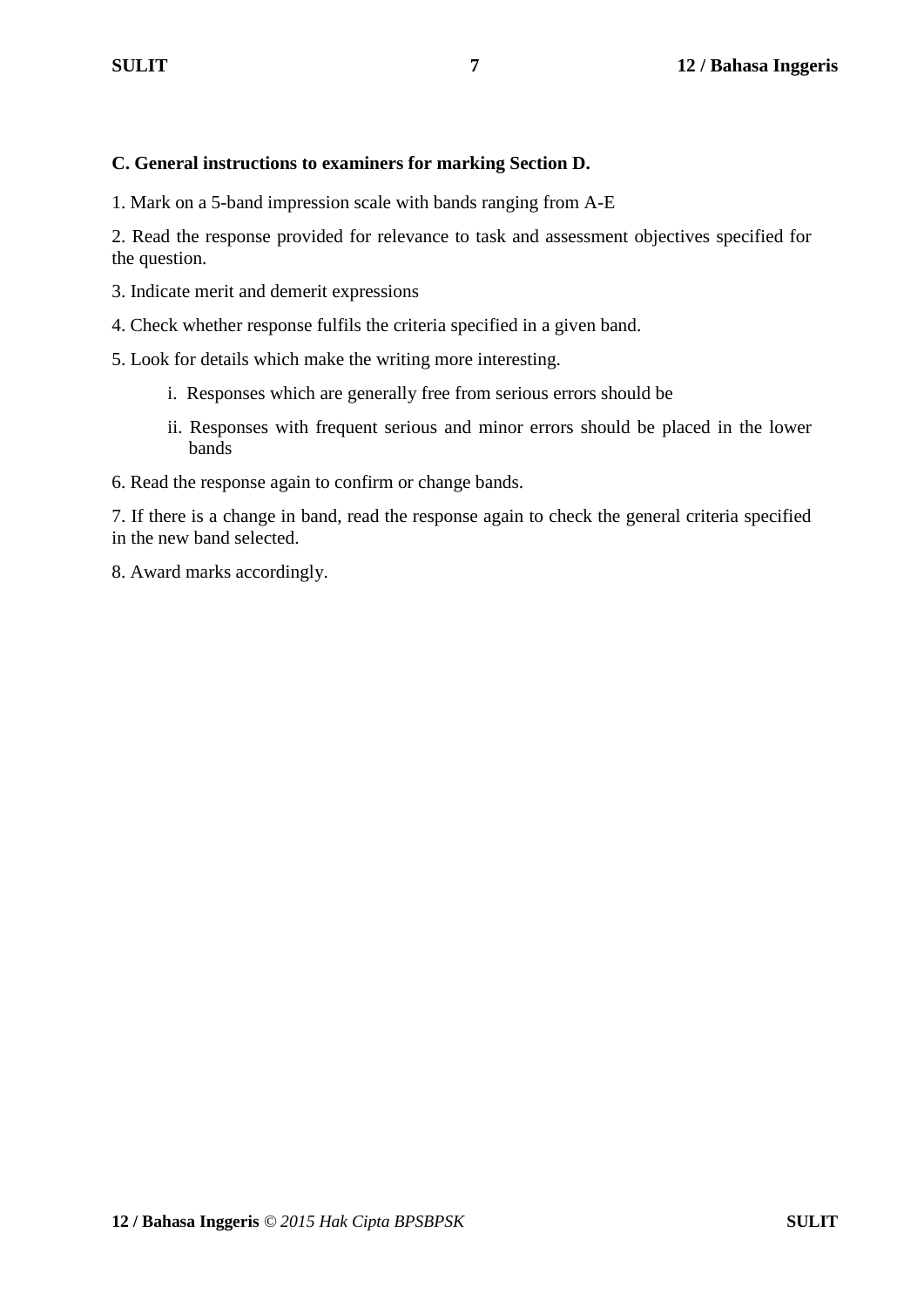## **Marking Criteria for Question 6**

| <b>BAND</b>                                                                                              | $A(30-25)$                                                                          | $B(24-19)$                                                                                                   | $C(18-13)$                                                                                     | $D(12-7)$                                                       | $E(6-0)$                                              |
|----------------------------------------------------------------------------------------------------------|-------------------------------------------------------------------------------------|--------------------------------------------------------------------------------------------------------------|------------------------------------------------------------------------------------------------|-----------------------------------------------------------------|-------------------------------------------------------|
|                                                                                                          | <b>EXCELLENT</b>                                                                    | <b>GOOD</b>                                                                                                  | <b>SATISFACTORY</b>                                                                            | <b>WEAK</b>                                                     | <b>VERY</b><br><b>WEAK</b>                            |
|                                                                                                          | Task is<br>fulfilled                                                                | Task is<br>fulfilled                                                                                         | Task is fulfilled                                                                              | Task is<br>partially<br>fulfilled                               | Task is<br>hardly<br>fulfilled                        |
| D<br>E<br>S<br>$\mathbf C$<br>$\mathbf R$<br>$\mathbf I$<br>${\bf P}$<br>T<br>$\mathbf 0$<br>$\mathbf R$ | Ideas are well-<br>developed and<br>well-organized<br>with<br>supporting<br>details | Ideas are<br>well-<br>developed<br>and well-<br>organized<br>with main<br>ideas and<br>supporting<br>details | Ideas are<br>sufficiently-<br>developed with<br>some organization<br>and supporting<br>details | Ideas are<br>partially<br>developed<br>and lack<br>organisation | Ideas are not<br>developed<br>and not<br>organized    |
|                                                                                                          | Sentence<br>structures are<br>varied and used<br>effectively                        | Sentence<br>structures are<br>mostly<br>varied.                                                              | Sentence structures<br>are sufficiently<br>varied                                              | Sentence<br>structures<br>lack variety<br>and are<br>repetitive | Sentence<br>structures<br>are varied<br>and distorted |
| S                                                                                                        | Vocabulary is<br>wide and<br>precise                                                | Vocabulary is<br>wide enough<br>and mostly<br>precise                                                        | Vocabulary is<br>sufficient but lacks<br>precision                                             | Vocabulary<br>is limited                                        | Vocabulary<br>is<br>inappropriate                     |
|                                                                                                          | Interest is<br>aroused and<br>sustained                                             | Interest is<br>largely<br>aroused                                                                            | Interest is<br>sufficiently<br>aroused                                                         | Interest is<br>partially<br>aroused                             | Interest is<br>hardly<br>aroused                      |

*Note:*

*Award '0'mark when there is*

- *no response or response written in other than English; or*
- *mindless lifting of irrelevant chunks from other sources including rubrics*

*When awarding marks, apply the 'best fit' principle. No script will fit neatly into any of a band. To determine the appropriate mark, identify the band the response belongs to and refer to the criteria in the band. Examiners should assess the script holistically and always refer to the coordinated scripts for consistency***.**